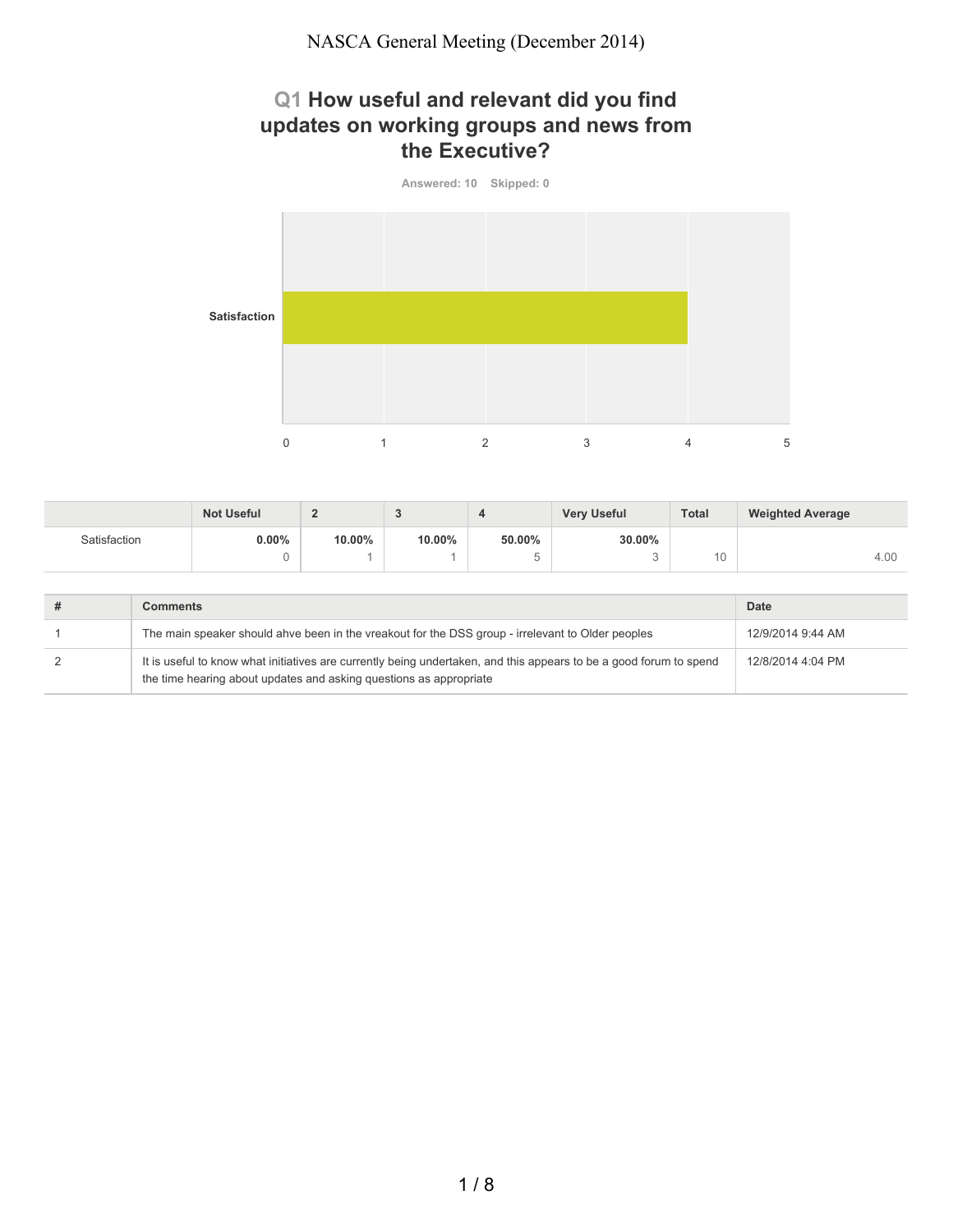#### NASCA General Meeting (December 2014)

# **Q2 How useful did you find the financial report?**

**Answered: 10 Skipped: 0 Satisfaction** 0 1 2 3 4 5

|              | <b>Not Useful</b> |          |        |        | <b>Very Useful</b> | <b>Total</b> | <b>Weighted Average</b> |
|--------------|-------------------|----------|--------|--------|--------------------|--------------|-------------------------|
| Satisfaction | $0.00\%$          | $0.00\%$ | 50.00% | 20.00% | 30.00%             |              |                         |
|              |                   |          |        | ∼      |                    | 10           | 3.80                    |

| # |                            | Date                 |
|---|----------------------------|----------------------|
|   | ln <sub>0</sub><br>to know | 14 4:04 PM<br>10100< |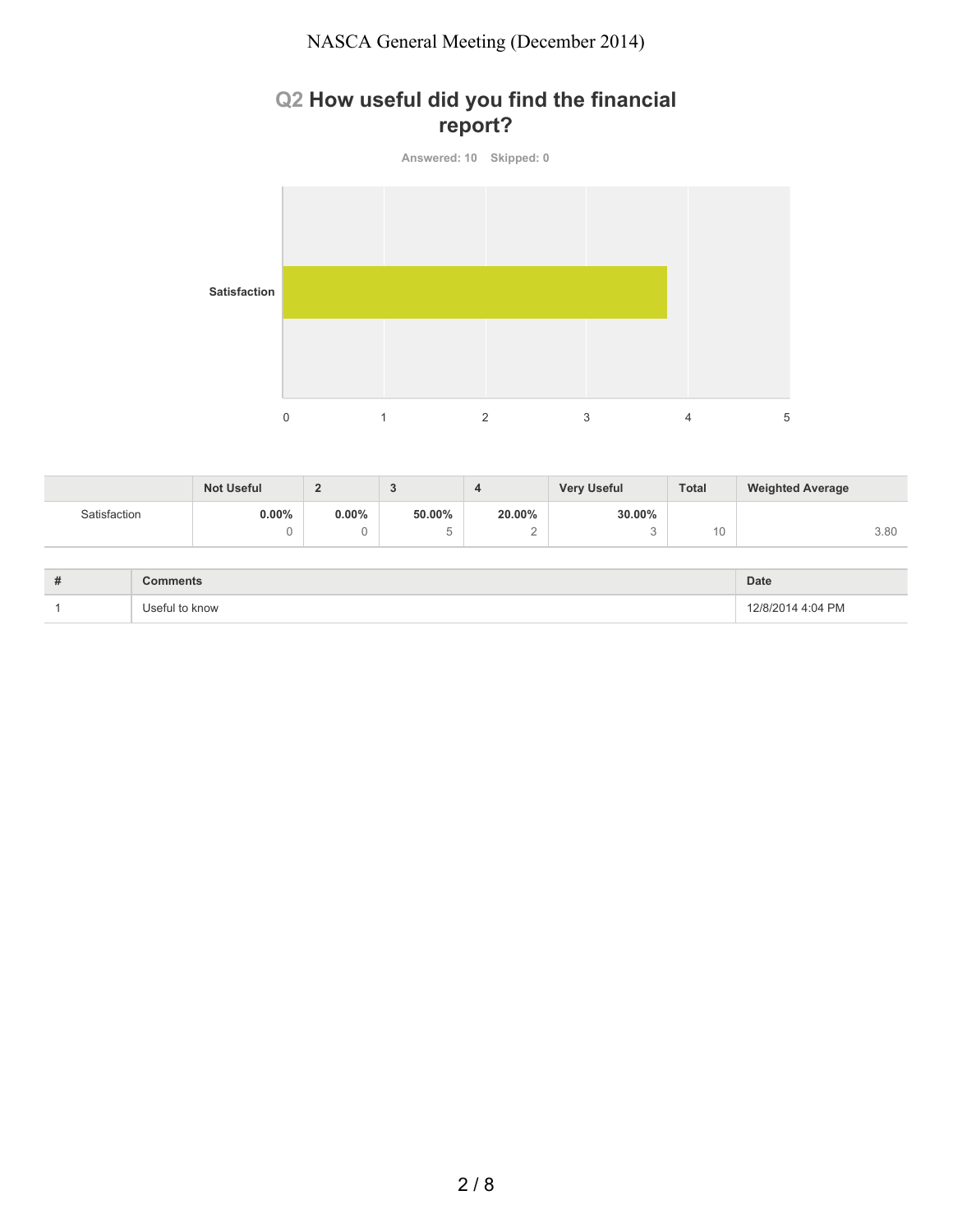## **Q3 How useful did you find the presentation by Rachael Bell (Child Matters) on the Child Protection Vulnerable Children Act?**



|              | <b>Not Useful</b> | $\sim$ | $\overline{\phantom{a}}$ |        | <b>Very Useful</b> | <b>Total</b> | <b>Weighted Average</b> |
|--------------|-------------------|--------|--------------------------|--------|--------------------|--------------|-------------------------|
| Satisfaction | 10.00%            | 10.00% | 10.00%                   | 10.00% | 60.00%             |              |                         |
|              |                   |        |                          |        |                    | U            | 4.00                    |

| # | Comment                                                                    | <b>Date</b>         |
|---|----------------------------------------------------------------------------|---------------------|
|   | Not my area of work                                                        | 12/10/2014 12:44 PM |
|   | as per question 1                                                          | 12/9/2014 9:44 AM   |
|   | Gave a really good insight into the responsibilities relating to this act  | 12/8/2014 8:00 PM   |
| 4 | Excellent and informative presentation, I found this of significant value. | 12/8/2014 4:04 PM   |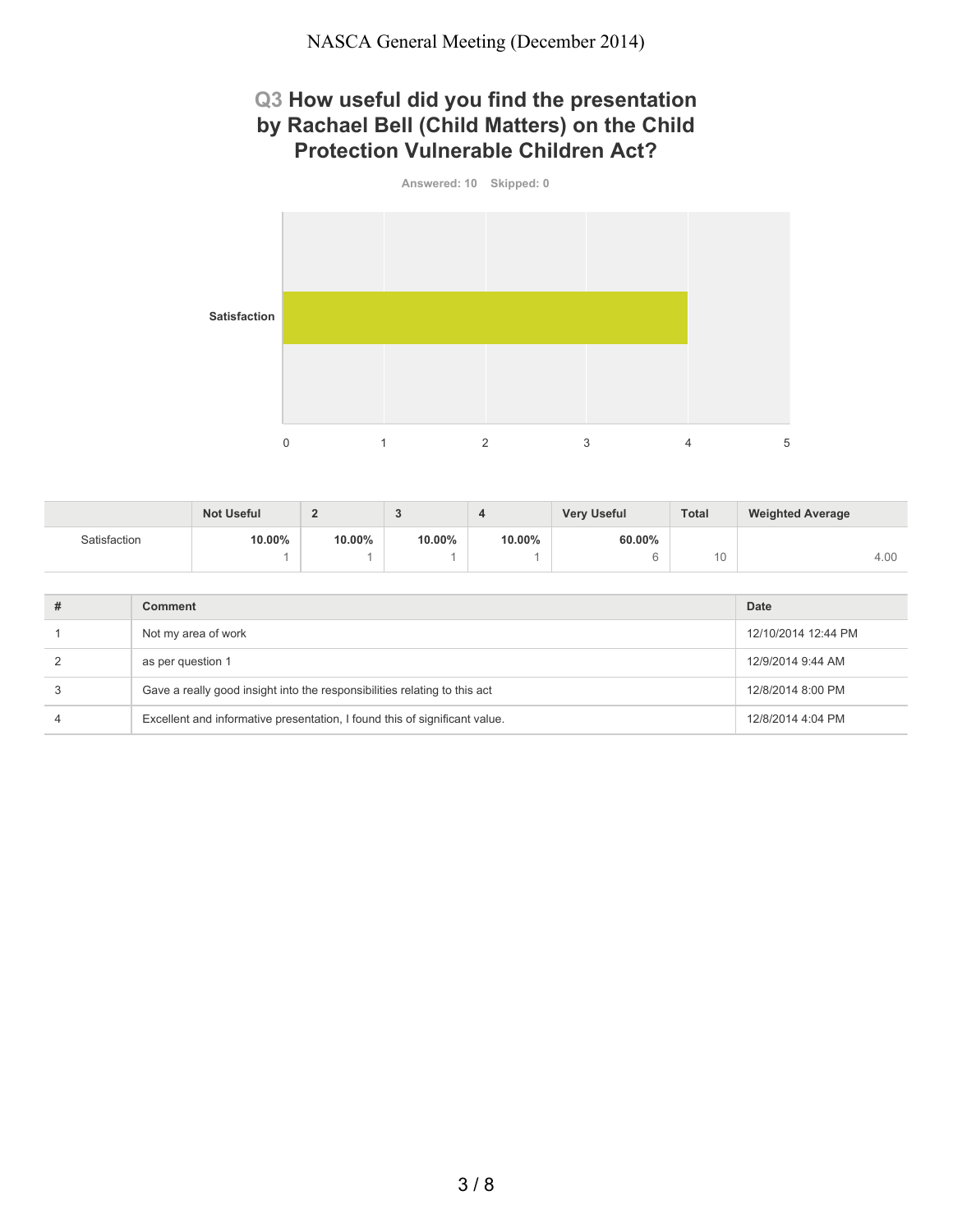NASCA General Meeting (December 2014)

### **Q4 My chosen breakout session provides me with good information, is interesting and useful? Complete for whichever session you attended.**

**Answered: 10 Skipped: 0 DSS HOP Mental Health** 0 1 2 3 4 5

|                      | <b>Not Useful</b> | $\overline{2}$ | 3             | 4                       | <b>Very Useful</b> | <b>Total</b> | <b>Weighted Average</b> |
|----------------------|-------------------|----------------|---------------|-------------------------|--------------------|--------------|-------------------------|
| <b>DSS</b>           | $0.00\%$<br>0     | 0.00%<br>0     | $0.00\%$      | 60.00%<br>3             | 40.00%<br>$\sim$   | 5            | 4.40                    |
| <b>HOP</b>           | $0.00\%$<br>0     | $0.00\%$<br>0  | 25.00%        | 50.00%<br>$\Omega$<br>∠ | 25.00%             | 4            | 4.00                    |
| <b>Mental Health</b> | $0.00\%$<br>0     | $0.00\%$<br>0  | $0.00\%$<br>0 | $0.00\%$<br>0           | 100.00%            |              | 5.00                    |

| # |                                                                          | Date                |
|---|--------------------------------------------------------------------------|---------------------|
|   | Great to link with others and find out what is happening in other areas. | 12/10/2014 12:44 PM |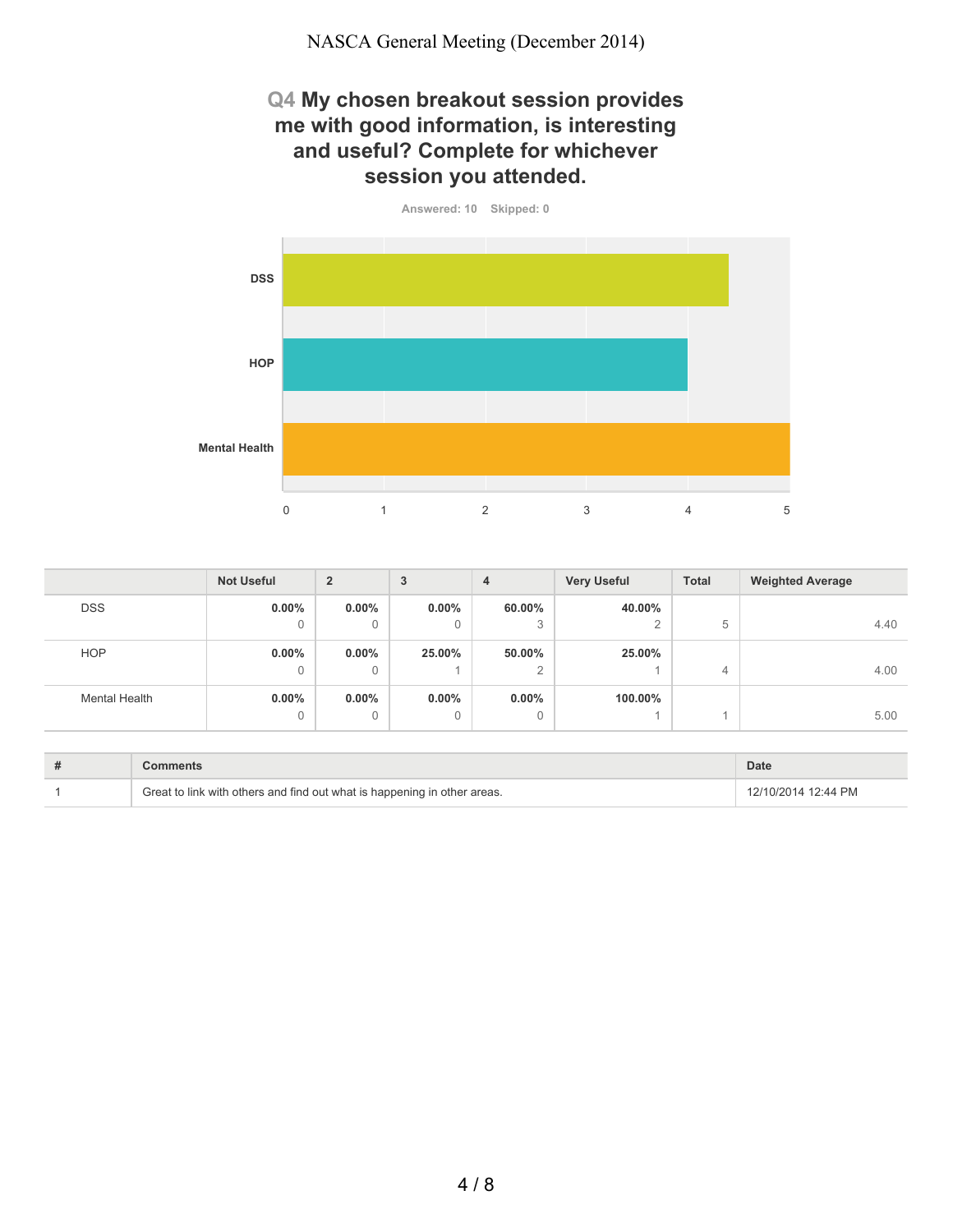## **Q5 How useful did you find the session after lunch 'The Journey so Far...' facilitated by Bruce Green and Karen Bailey?**



|              | <b>Not Useful</b> |          |        |        | <b>Very Useful</b> | <b>Total</b> | <b>Weighted Average</b> |
|--------------|-------------------|----------|--------|--------|--------------------|--------------|-------------------------|
| Satisfaction | 10.00%            | $0.00\%$ | 40.00% | 30.00% | 20.00%             |              |                         |
|              |                   |          |        | ◡      |                    | 10           | 3.50                    |

| <b>Comments</b>                                                                                                                                                                                                       | Date              |
|-----------------------------------------------------------------------------------------------------------------------------------------------------------------------------------------------------------------------|-------------------|
| Was good as a refresher and highlighting issues and best practice - made me realise that while we have issues<br>from time to time, we are lucky about the processes and relationships that we have already developed | 12/8/2014 8:00 PM |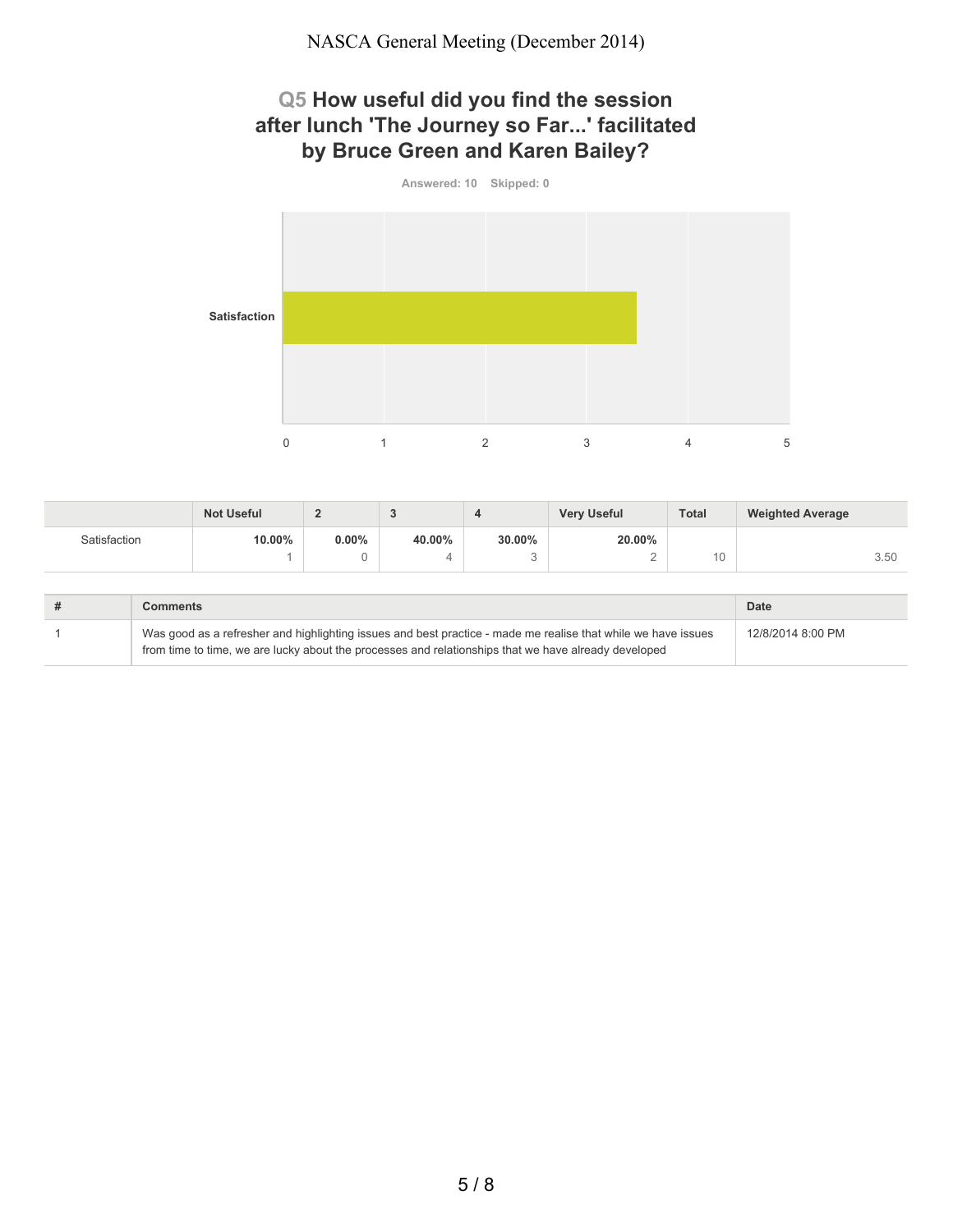## **Q6 Overall the December NASCA General Meeting provided me with good information, was interesting and useful?**



|              | <b>Not Useful</b> | -      |        |        | <b>Very Useful</b> | <b>Total</b> | <b>Weighted Average</b> |
|--------------|-------------------|--------|--------|--------|--------------------|--------------|-------------------------|
| Satisfactory | $0.00\%$          | 10.00% | 10.00% | 40.00% | 40.00%             |              |                         |
|              |                   |        |        |        |                    | 10           | 4.10                    |

| # | Common.                           | Date |
|---|-----------------------------------|------|
|   | $\sim$<br>There are no responses. |      |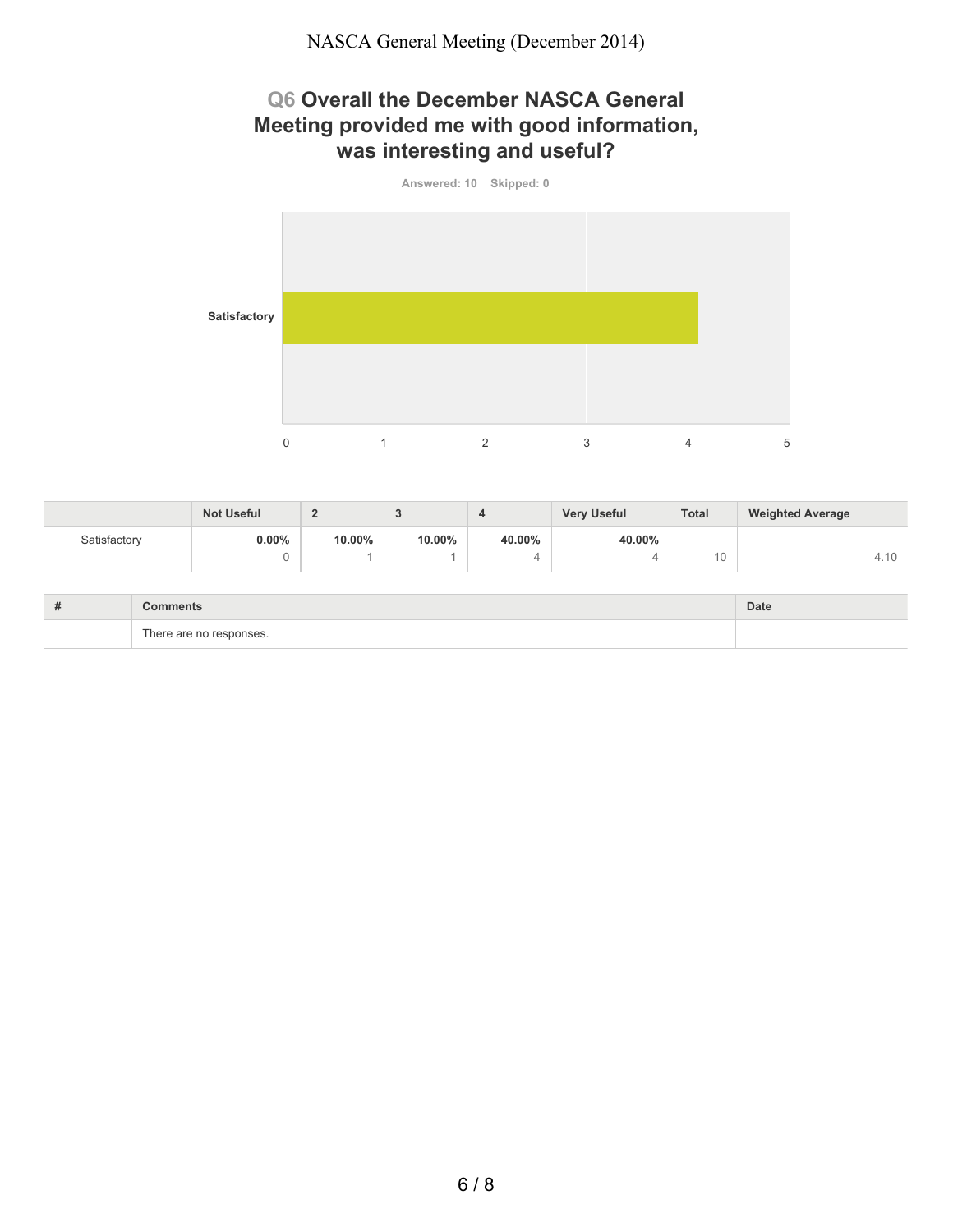# **Q7 Venue facilities and catering - The Commodore Airport Hotel, Christchurch met my expecatations?**



|              | <b>Not Useful</b> |          |        |        | <b>Very Useful</b> | <b>Total</b> | <b>Weighted Average</b> |
|--------------|-------------------|----------|--------|--------|--------------------|--------------|-------------------------|
| Satisfaction | $0.00\%$          | $0.00\%$ | 10.00% | 30.00% | 60.00%             |              |                         |
|              |                   |          |        | ັ      |                    | U            | 4.50                    |

| # | <b>Comments</b>                                                        | <b>Date</b>       |
|---|------------------------------------------------------------------------|-------------------|
|   | I like the facility, and the staff were noticably helpful and friendly | 12/8/2014 8:00 PM |
|   | Nil concerns                                                           | 12/8/2014 4:04 PM |